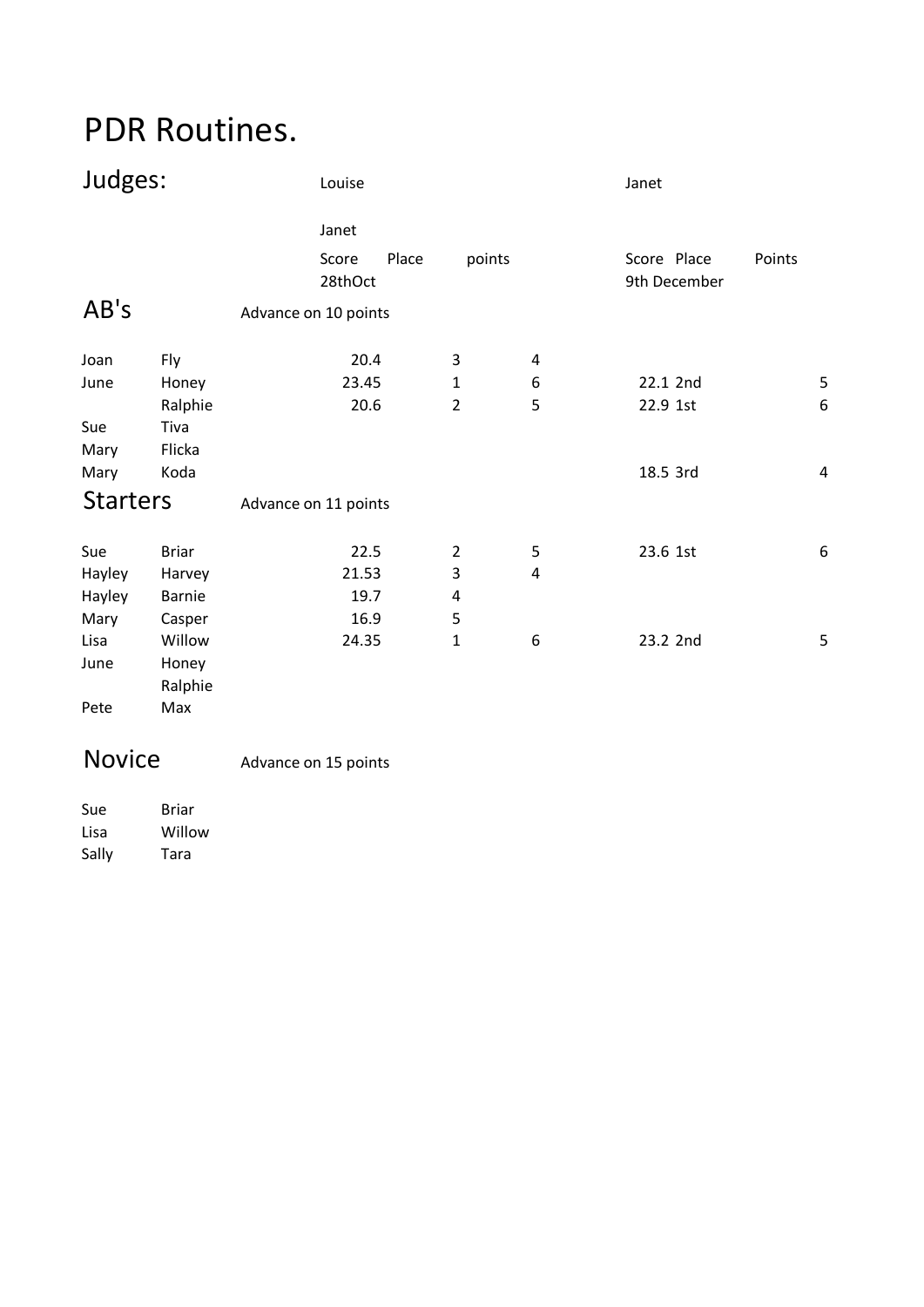## **Combined**

| Joan   | Fly          | 20.4  | 6 | 1 |   |   |
|--------|--------------|-------|---|---|---|---|
| June   | Honey        | 23.45 | 2 | 5 | 4 | 3 |
|        | Ralphie      | 20.6  | 5 | 2 | 3 | 4 |
| Sue    | <b>Briar</b> | 22.5  | 3 | 4 | 1 | 6 |
| Hayley | Harvey       | 21.53 | 4 | 3 | 6 | 1 |
| Hayley | Barnie       | 19.7  | 7 |   |   |   |
| Mary   | Casper       | 16.9  | 8 |   |   |   |
| Lisa   | Willow       | 24.35 | 1 | 6 | 2 | 5 |
| Mary   | Koda         |       |   |   | 5 | 2 |
| Pete   | Max          |       |   |   |   |   |
| Sally  | Tara         |       |   |   |   |   |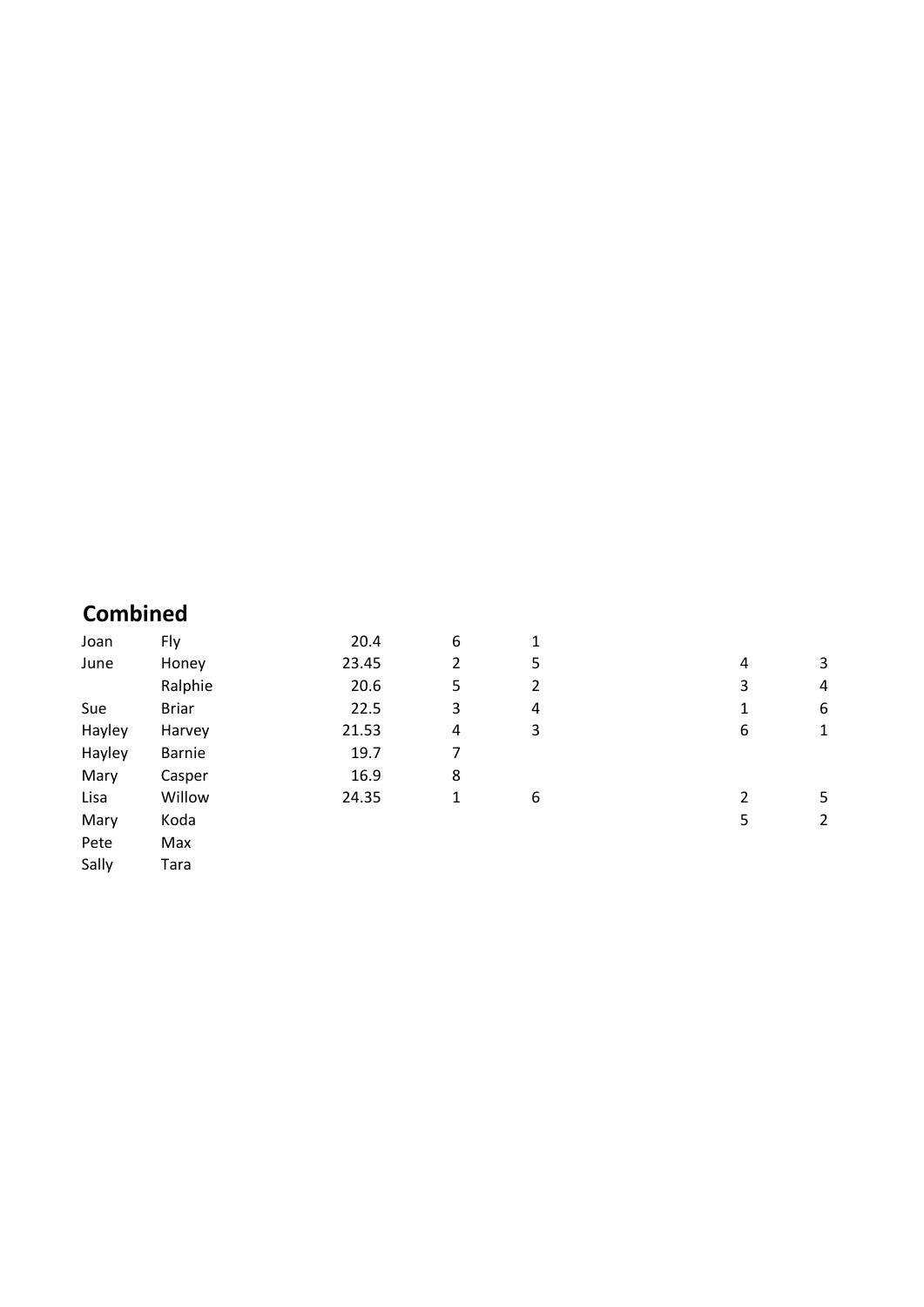| Dec-18              |                                  | April 22nd |       |                |                   |
|---------------------|----------------------------------|------------|-------|----------------|-------------------|
|                     |                                  |            |       |                | points c/f points |
| 4                   |                                  |            |       |                | 4                 |
|                     | 11 STARTERS Advanced to Starters |            |       |                |                   |
|                     | 11 STARTERS Advanced to Starters |            |       |                |                   |
| 4                   |                                  |            |       |                | 4                 |
|                     |                                  |            |       |                |                   |
| 11 NOVICE           | <b>Advanced to Novice</b>        |            |       |                |                   |
| 4                   |                                  | 1st        | 24.7  | 6              | 10                |
| $\overline{a}$<br>5 |                                  | 5th        | 19.6  | $\overline{2}$ | 6                 |
| 11 NOVICE           | <b>Advanced to Novice</b>        |            |       |                |                   |
|                     |                                  | 2nd        | 23.1  | 5              | 5                 |
|                     |                                  | 4th        | 20.1  | 3              | 3                 |
|                     |                                  | 3rd        | 22.1  | 4              | 4                 |
|                     |                                  |            |       |                |                   |
|                     |                                  | 1st        | 26    | 6              | 6                 |
|                     |                                  | 3rd        | 22.75 | 4              | 4                 |
|                     |                                  | 2nd        | 23.45 | 5              | 5                 |

TOTAL POINTS